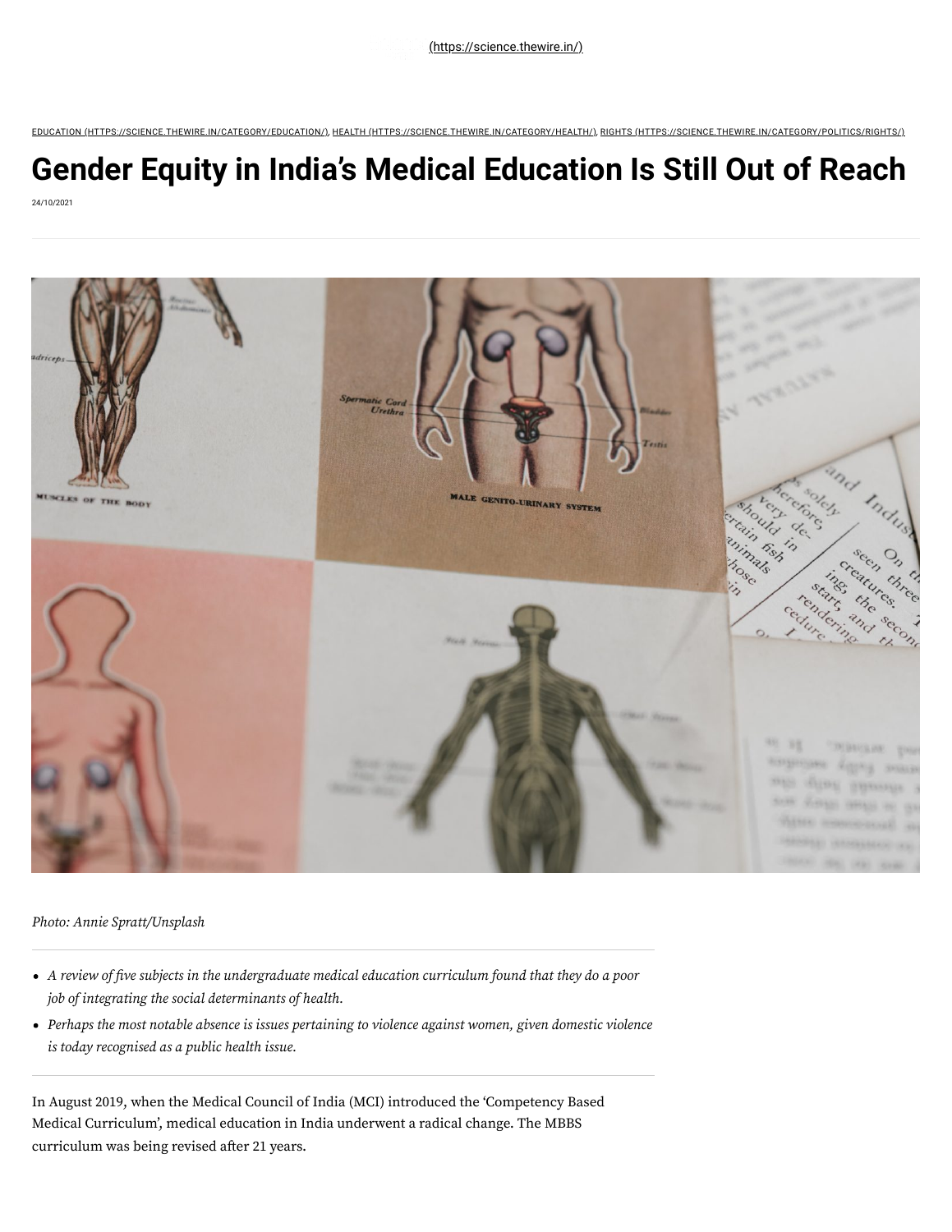The process of development was based on a vision document called 'Vision 2012', for the undergraduate curriculum. It was developed by a distinguished committee of senior teachers in 2011, during the tenure of the MCI's first board of governors. Later, a 'Vision 2015' document was released with minor modifications, but remained unimplemented.

The National Health Policy 2017 drew attention to gender inequities and included a comprehensive response to gender-based violence as one of its priority areas. The policy also emphasised gender mainstreaming in the undergraduate curriculum for medical students, to reduce inequities in healthcare.

There were several expectations from the new MBBS curriculum because of the time it had taken to revise it. We anticipated that these revisions would focus on the oft-neglected social determinants of health. A curriculum for competency-based medical education is focused on building the competencies of medical students so that they become knowledgeable and skilled – and develop an empathetic and responsive attitude towards the patient community.

This would require a framework that is embedded in an understanding of intersectional issues of gender, caste, religion, disability and sexual identities, and to respond adequately to inequities that different marginalised communities already face.

## **Where are the social determinants of health?**

We selected five subjects/disciplines to carry out an in-depth review of the curriculum, because they have the scope for integration of social determinants of health. These were community medicine, internal medicine, gynecology and obstetrics, forensic medicine and psychiatry.

## Advertisement

The review of these disciplines left much to be desired as far as a transformational approach to engendering medical education is concerned.

Community medicine is a core subject in undergraduate education as it lays the foundation to understand the concerns of communities. We found only one lecture, 'gender issues and women's empowerment', in the 5.5 years of the community medicine curriculum.

While it could be considered a step forward, a single lecture won't help students comprehend gender issues nor give them the space and time to navigate the complex connections between gender and women's empowerment.

We also did not find any references to addressing the health concerns of persons who are gender fluid. In the absence of these core constructs at the foundational stage of an MBBS, we have lost an opportunity to expand every student's worldview on gender issues.

A look at the forensic science and toxicology curriculum indicated that it still carries unscientific terms such as "defloration", "virginity testing", types of hymen, etc. There is adequate evidence to indicate that these terms have no basis in medical science. On the contrary, they perpetuate biases against women.

The Ministry of Health and Family Welfare, in their <u>[2014 guidelines](https://main.mohfw.gov.in/sites/default/files/953522324.pdf)</u> for medico-legal examination and care of sexual violence survivors, clearly calls for exclusion of these terms as well as removal of harmful medical practices such as virginity testing, assessing habituation to sexual activity, determining past sexual history of the survivor, assessing resistance of a survivor based on her physical build, among others.

Failure to remove these terms will lead to learners and teachers falling back on archaic medical practices outlawed by the courts as well as medical science.

Advertisement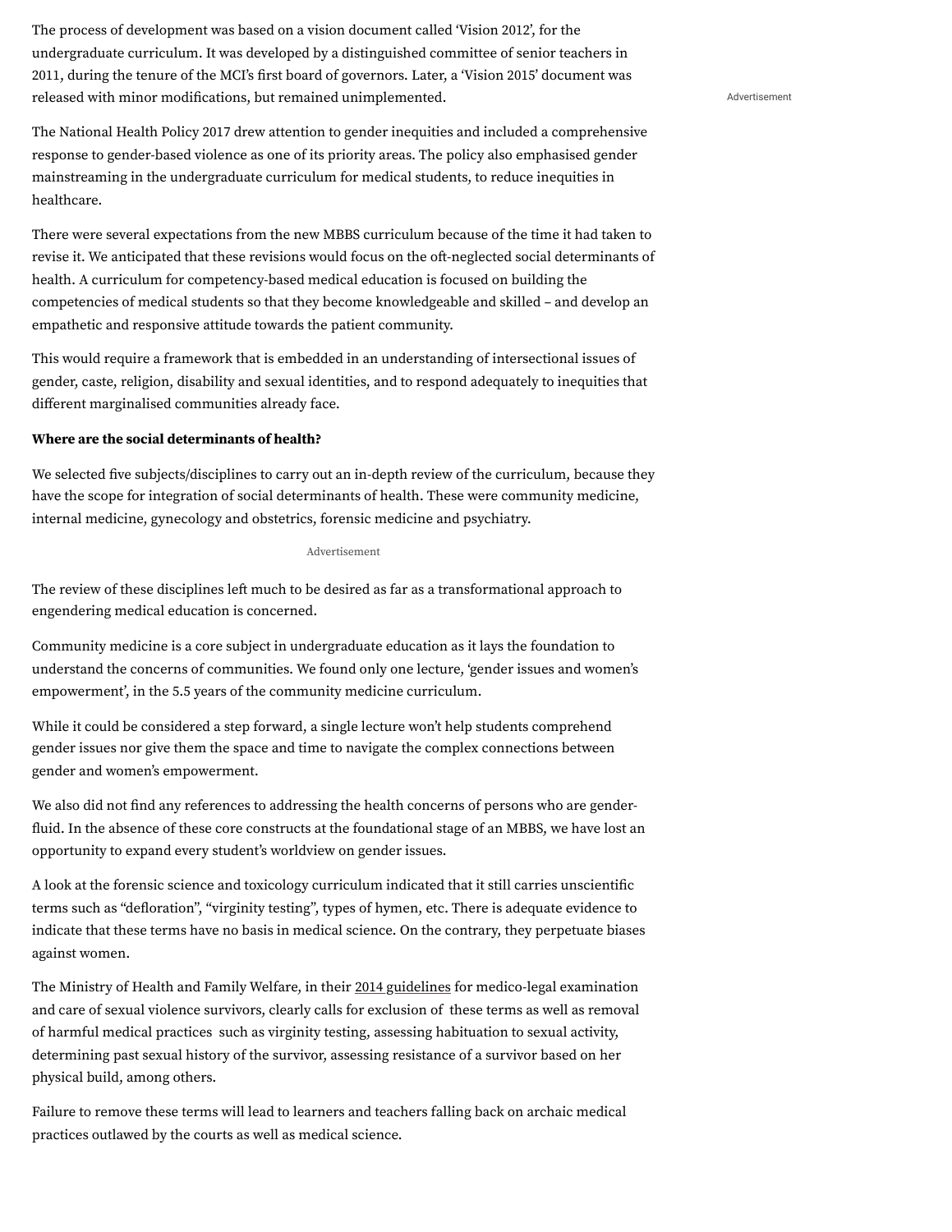A perspective on the issue of violence against women is conspicuous by its absence in the undergraduate curriculum. And this, despite the fact that domestic violence has long been recognised as a public health issue. Though there is growing global and Indian evidence on prevalence of violence during pregnancy, the obstetrics and gynecology syllabus is silent on this issue. In fact, the competencies listed for gynaecology and obstetrics have no means to assess the sensitivity of students with regard to violence faced by pregnant women.

#### Advertisement

Even though several programs in India are focused on improving maternal and child health, domestic violence or intimate partner violence, which are huge risk factors for health of women, remain unattended by doctors – a large part of which has to do with non-training of medical personnel on the relationship between domestic violence and consequent impact on health.

A glaring lacuna pertaining to "attempted suicide" is seen in the syllabus pertaining to medicine as well as psychiatry. While the discipline of medicine has a series of lectures dedicated to teaching biomedical care for patients reporting with organophosphorus poisoning, it does not mention that these patients possibly have attempted suicide. Competencies related to this subject should have presented guidelines to enable students seek patients' history to uncover whether such a poisoning was accidental or it was an attempt to suicide.

There is growing evidence from public hospitals across India indicating that "accidental poisoning" is a key sign of attempted suicide as a result of underlying stressors including domestic violence.

Similarly, the subject of psychiatry concerns itself with the issue of suicides and understanding factors underlying such attempts. There was scope for a sensitive inquiry into suicides and assess if they were related to domestic and/or sexual violence. But the syllabus is silent on these aspects.

On the one hand the CBME curriculum stresses the significance of recognizing and teaching "domains of attitude and communication with emphasis on ethics; but the gaps mentioned in our review indicate several insufficiencies in truly addressing social determinants of health. Unless these gaps are addressed, creating gender sensitive doctors with specific skills tailored to serve the medical needs of the community will remain on paper.

## **The way forward**

While CBME is an important step forward from the previous MBBS curriculum, it is far from truly integrating gender and other SDH concerns in undergraduate teaching. The preamble of CBME seeks to create a doctor who is patient-centric, develops gender sensitivity and compassion towards patients – however, the same is not reflected in the contents of the core disciplines.

We would like to draw attention to the efforts taken by the Maharashtra University of Health Sciences (MUHS) towards gender mainstreaming and gender sensitisation – by creating genderintegrated modules in the existing MBBS curriculum, in 2018. The gender content has been integrated across five disciplines of the undergraduate curriculum based on five themes

### Advertisement

**1. The Social Construction of Gender** – which helps the students to understand the social construction of gender, how gender operates as a system and defines roles of men and women based on expectations of society and accords secondary status to women. The content based on this theme also focuses on transgender identities and alternative sexual orientation.

**2. Gender as a Social Determinant of Health** – which includes teachings on gendered nature of health conditions, gender bias in diagnosis, the stigma and other consequences of certain illnesses on women, gender issues in current health programmes and policies and the gender differences in access to resources and health care.

Advertisement